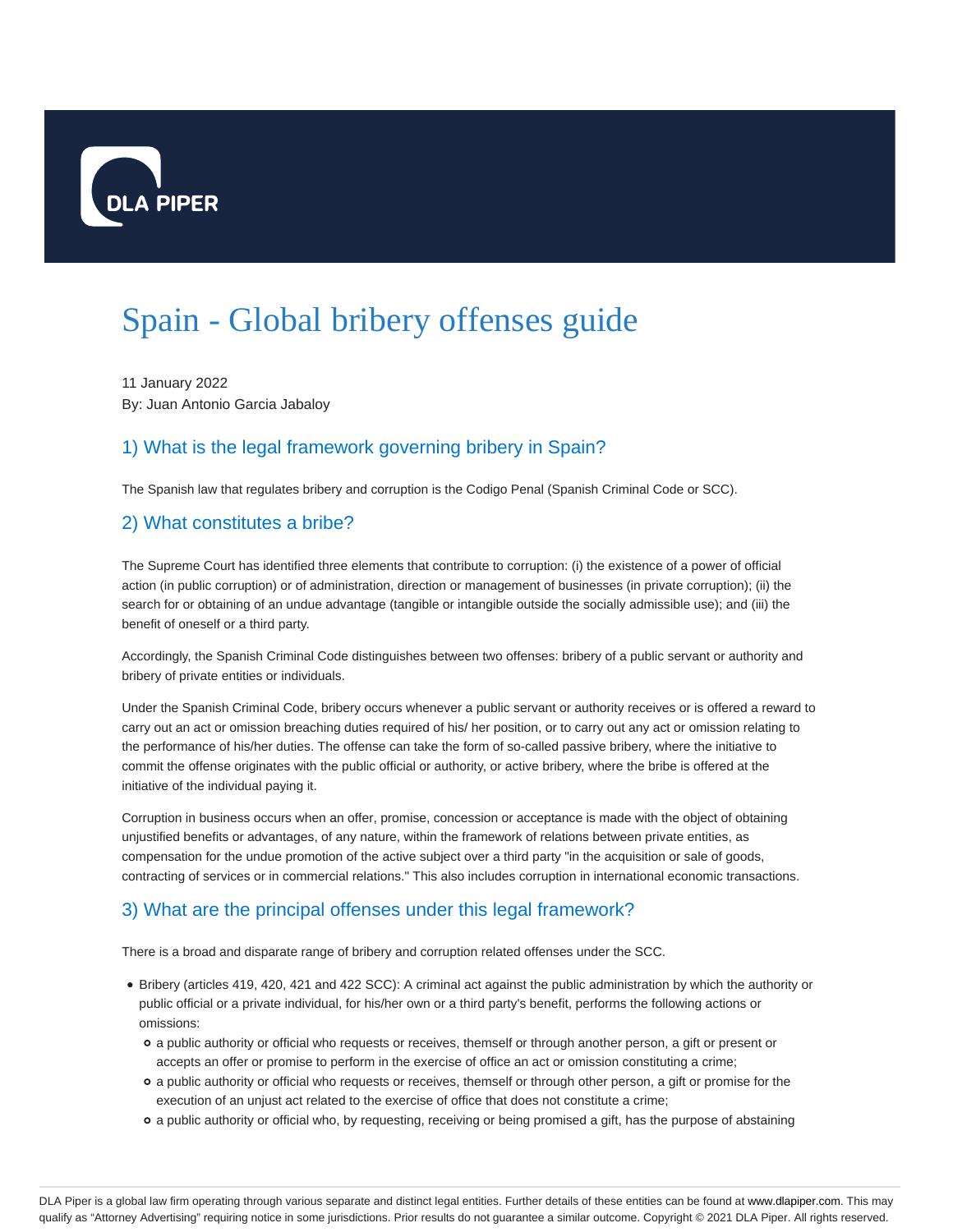from an act that they should practice in the exercise of office; and

- o those who with gifts, presents, offers or promises corrupt or attempt to corrupt authorities or public officials.
- Corruption in business (article 286-bis and 286-ter SCC): This crime is configured as a bribe between individuals, typifying both passive corruption (request or acceptance of a benefit by certain persons in the scope of a company) and active corruption (who promises, offers or grants the benefit).
	- As noted above, the object of the offer, promise, concession or acceptance must be unjustified benefits or advantages, of any nature, within the framework of relations between private entities, as compensation for the undue promotion of the active subject over a third party "in the acquisition or sale of goods, contracting of services or in commercial relations."
	- This also includes corruption in international economic transactions.
- Urban planning corruption (articles 320 and 322 SCC).
- Administrative corruption (articles 404, 405 and 408 SCC).
- Disloyalty in the custody of public documents and disclosure of secrets (articles 413, 414,415, 416, 417 and 418 SCC).
- Crimes of illegal funding for political parties (article 304 SCC): There are two types of criminal conduct, as defined in article 304-bis:
	- to receive donations or contributions intended for a political party, federation, coalition or group of voters; and
	- o to deliver donations or contributions destined to a political party, federation, coalition or grouping of voters, by itself or by another person.
- Political parties must not accept political contributions if they (i) are anonymous, finalist or revocable; (ii) come from the same person, exceed EUR50,000 per year, and (iii) come from legal persons or entities without legal personality.
- Political parties may not accept any form of funding from foreign governments and foreign public companies or entities.
- Influence peddling (articles 428, 429 and 430 SCC).
- Embezzlement (arts. 432, 433, 434 and 435 SCC).
- Fraud and unlawful exactions (arts. 436, 437 and 438 SCC).
- Negotiations and activities prohibited to public officials and abuses in the exercise of their functions (arts. 439, 441, 442 and 443 SCC).
- Corruption in sport (article 286-bis 4 SCC): The manifestation of corruption in the private sphere of sports has been regulated in recent years. The action supposes the obtaining of an unjustified benefit or advantage, the predetermination or the alteration of the result of a test, encounter or sports competition of special economic or sports relevance.

#### 4) What is the jurisdictional reach of the legal framework?

Any offense linked to bribery and corruption committed in Spain shall be dealt with by the Spanish Courts.

Likewise, Spanish Courts will also investigate those acts committed abroad if (i) the responsible persons are Spanish citizens or foreigners who have acquired Spanish nationality, (ii) the act is punishable at the place of execution, unless, under an international treaty or a legal act of an international organization of which Spain is party, this requirement is not necessary, (iii) there is a criminal complaint filed by the aggrieved party or the Public Prosecutor files, and (iv) the defendant has not been acquitted, exonerated or sentenced abroad, or, in the last case, has not complied with the sentence imposed (Section 23.1 of Organic Act of Judiciary).

Under section 23.4. n of the Organic Act of Judiciary, Spanish judicial authorities may take jurisdiction where any act committed by Spaniards or foreigners abroad/outside the Spanish territory regarding the criminal offense of corruption between individuals (corruption in business) or in an international transactions, provided that:

- the procedure is directed against a Spanish citizen;
- the procedure is directed against a foreign citizen who is ordinarily resident in Spain;
- the offense has been committed by the director, manager, employee or partner of a business, association, foundation or organization that has its headquarter or registered office in Spain; or
- the offense had been committed by a legal person, company, organization, group or any other kind of entity or groups of persons having their seat or head in Spain.

#### 5) Who may be liable for bribery? (public officials, private individuals legal entities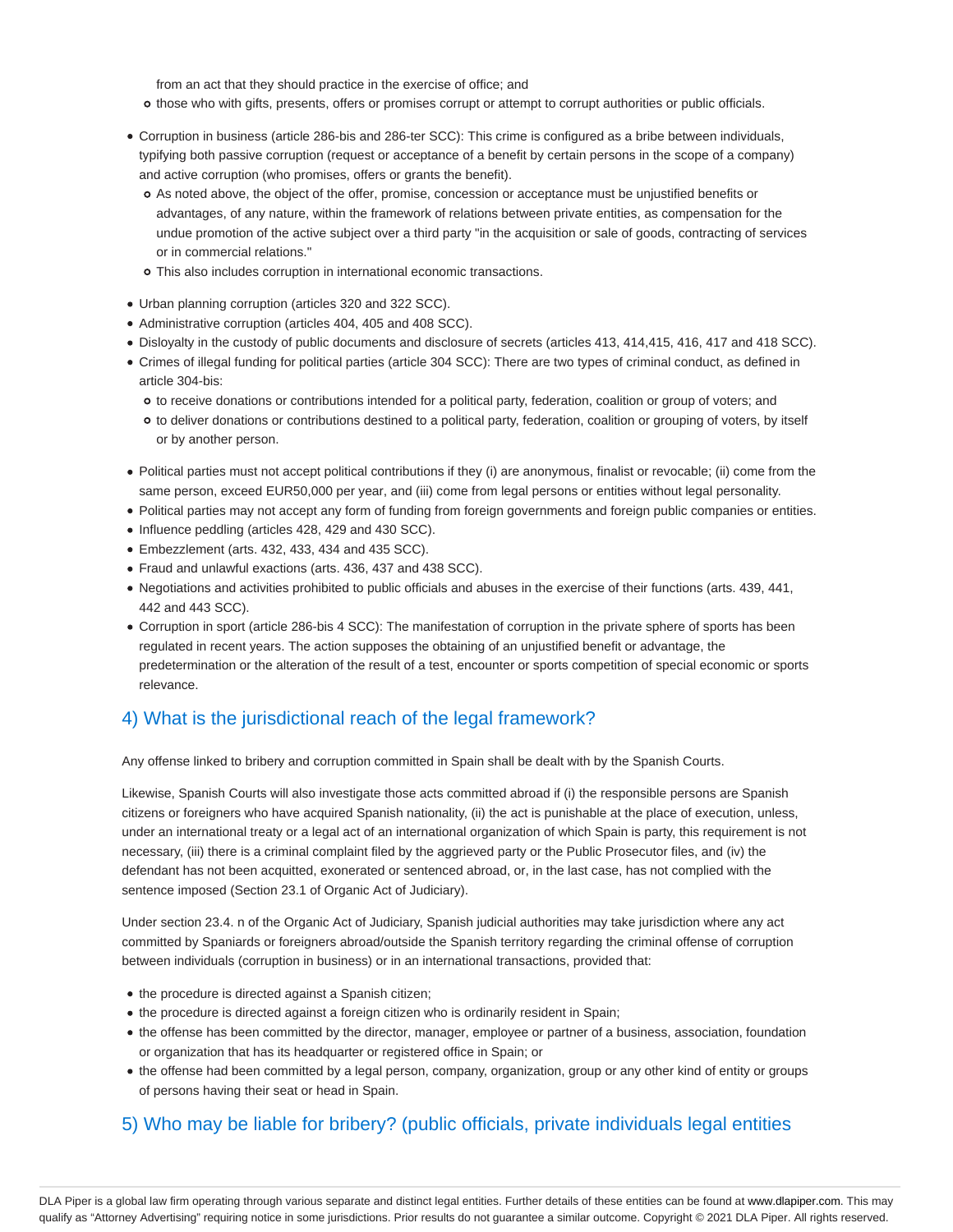Private individuals, public officials and the legal entity concerned can be prosecuted for bribery offenses under the various sections of the Spanish Criminal Code explained above.

Legal entities will be criminally liable for offenses committed in their name or on their behalf and to their benefit by their legal representatives, directors de facto or de jure or those who, being subject to the authority of the individuals mentioned, may have performed such acts in the absence of due control over them.

#### 6) Can a parent company be liable for its subsidiary's involvement in bribery?

In order to analyze whether the control of the parent company over its subsidiary exists, the following aspects, among others, should be assessed: (i) the percentage of participation of the parent company in the share capital of the dependent company; (ii) the existence or not of identity of material and human resources between the two companies; (iii) independence in the decision-making of one and the other; and (iv) the existence of a differentiated social activity.

Bearing this in mind, if the subsidiary has total autonomy and the capacity for initiative and control in its daily work, it would not be possible to additionally transfer criminal liability to the parent company in the event that a crime was perpetrated within the former, since the organizational defect would have occurred in the subsidiary and not in the parent company.

However, if the subsidiary is subject to the power of supervision, surveillance and control of the parent company (depending on what is entrusted to it by the management body of the parent company), the aforementioned liability could be accumulated, provided that it can be demonstrated that the parent company also benefited directly or indirectly from the criminal offense committed in the subsidiary.

#### 7) Are facilitation payments (ie small payments to speed up routine governmental action) considered bribes?

In order to be punishable, it is necessary that bribery be committed intentionally. According to this, Spanish Courts have generally recognized that two key elements are mandatory:

- the reward should not be socially acceptable in the sector in which the public official performs his/her duties, and
- the value of the reward should be high enough to be able to influence the public official's decision.

Accordingly, not every payment will be considered a criminal offense and any assessment will take into account the specific circumstances of the matter on a case-by-case basis.

# 8) Does the legal framework restrict political and charitable contributions?

No, as long as certain limits are not exceeded, as discussed above.

The limit to be able to make contributions to political parties is established in the Law on the Financing of Political Parties, which states that "they may receive non-finalist donations, nominative, in cash or in kind, from natural persons, within the limits and in accordance with the requirements and conditions established in this law," provided that the natural person, in the exercise of an economic or professional activity, is not party to a current contract provided by the legislation on public sector contracts.

Political parties must not accept political contributions if they (i) are anonymous, finalist or revocable; (ii) come from the same person, exceed EUR50,000 per year, and (iii) come from legal persons or entities without legal personality.

Political parties may not accept any form of funding from foreign governments and foreign public companies or entities.

#### 9) Does the legal framework place restrictions on corporate hospitality?

Similar considerations as those with regard to facilitation payments apply. There is no express prohibition in the Spanish Criminal Code, although the internal policies of companies tend to limit them to those that are justified within what is

#### etc)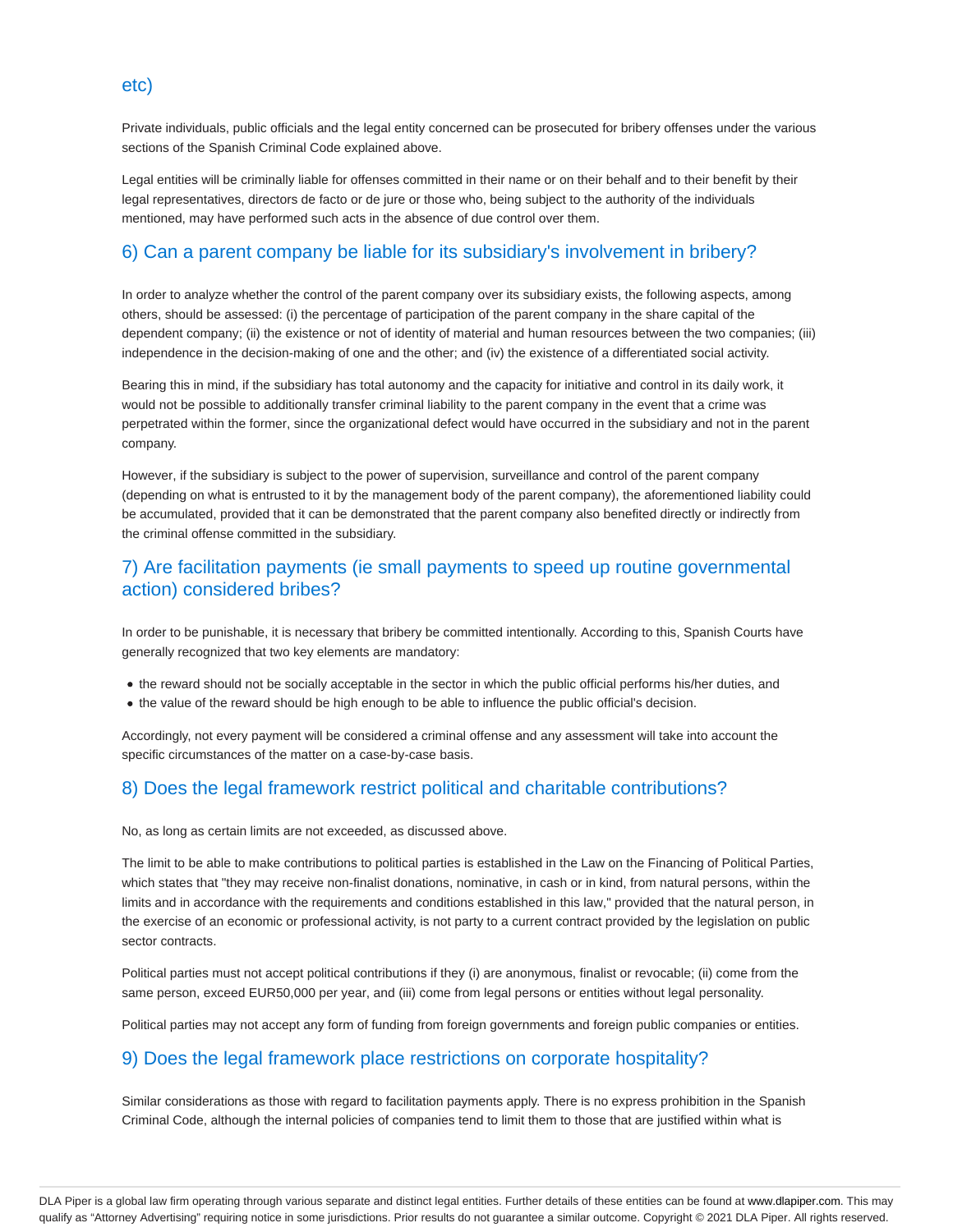reasonable and acceptable, and must conform to the customs and culture associated with the business of the place where they are carried out. In the event that they do not adhere to these circumstances, a bribery or corruption offense could be made out.

### 10) Are there any defenses for bribery offenses?

Bribery offenses entail criminal liability for both individuals and legal entities. Corporations can be exempted from criminal liability if a compliance program is implemented and it is proven that the offender managed to overcome all the controls set by the company to prevent the crime to be committed. Also, to have criminal risk prevention programs helps to mitigate any eventual conviction.

Individuals shall be exempted from criminal liability who occasionally may have agreed to pay a bribe requested by the authority if this is reported to law enforcers prior to any investigation opened and within two months since the facts took place.

# 11) What are the key regulatory or enforcement bodies with regard to bribery?

In Spain there are public bodies in some autonomous regions and city councils created with the specific mission of fighting corruption and bribery, to ensure the proper management of public entities and to ensure they are governed by the principles of transparency and compliance with the law.

These local and autonomous community anti-corruption agencies include: the Anti-Fraud Office of Cataluna, the Agency for the Prevention and Fight against Fraud and Corruption of the Valencian Community; the Office for the Prevention and Fight against Corruption in the Balearic Islands; the Accounts Council of Galicia; the Municipal Office against Fraud and Corruption of the Madrid City Council; and the Management Control Service of the Office for Transparency and Good Practices of the Barcelona City Council.

In addition, there is a Special Prosecutor's Office against corruption and organized crime under the General Public Prosecutor of the State Office, with jurisdiction throughout the national territory, which investigates and hears cases of special significance, relating to economic crimes or other crimes committed by public officials in the exercise of their positions related to corruption. It also investigates economic crimes committed by organized groups, unless they fall under the specific jurisdiction of the Anti-Drug Public Prosecutor's Office or the National High Court Prosecutor's Office.

In accordance with section 19.4 of the Organic Statute of the Public Prosecutor's Office, the Anti-Corruption Prosecutor's Office intervenes directly in criminal proceedings in cases of special transcendence, appreciated by the Attorney General of the State, in relation to crimes, among others:

- crimes against the Public Treasury, against social security and smuggling;
- crimes of prevarication;
- embezzlement of public funds;
- crimes of influence trafficking;
- crimes of bribery;
- negotiation prohibited to officials;
- corruption offenses in international commercial transactions; and
- corruption offenses in the private sector.

# 12) What are the legal consequences of being found guilty of bribery offenses?

We set out the penalties for the key bribery and corruption offenses below:

- Bribery:
	- Individuals and Public officials: imprisonment for a term of three to six years, a fine of 12 to 24 months, and special barring from employment or public office for a term of 9 to 12 years.
- Corruption in business (and corruption in sport):
	- Individual: imprisonment for six months to four years plus special barring in the exercise of industry or commerce for a period of one to six years and a fine of as much as three times the value of the benefit or advantage.